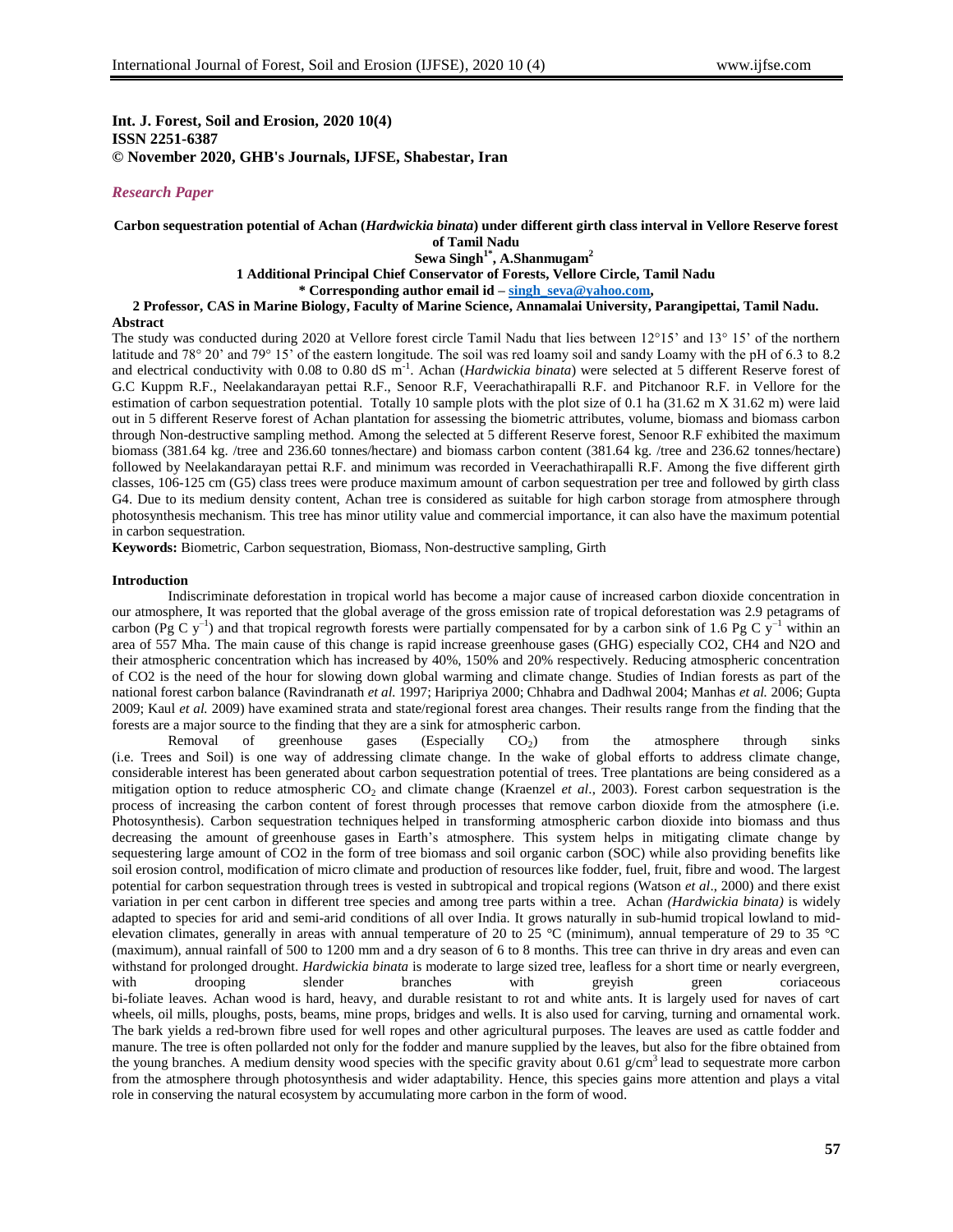Hence, this study aimed to characterize the growth, partitioning of biomass, carbon content through non-destructive method in Achan. This could provide new information to improve the accuracy in the estimation of aboveground biomass and total carbon content for assessing the contribution of these species towards the increasing ecosystem service of carbon fixation and storage (Redondo and Montagnini,2006; Redondo, 2007).

## **Materials and Methods**

The study was conducted during 2020 at Vellore forest circle of Tamil Nadu that lies between 12°15' and 13° 15' of the northern latitude and 78° 20" and 79° 15" of the eastern longitude. The soil was red loamy soil and sandy Loamy with the pH of 6.3 to 8.2 and electrical conductivity with 0.08 to 0.80 d  $\overline{S}$  m<sup>-1</sup>. The soil nutrient status was low to medium in available nitrogen (150-365 kg ha-1 ), high in available phosphorus and high in available potassium (320- 350 kg ha<sup>-1</sup>). The mean annual rainfall was 800 - 920 mm and the mean annual temperature was 30-35 $^{\circ}$ C during winter and 42-45°C during summer. Palar River is the major river draining the district, flowing towards east for a distance of about 295 km, which runs parallel to the hill ranges of the Eastern Ghats for a major part of its course.

Achan (*Hardwickia binata*) were selected at 5 different Reserve forest of G.C Kuppm, Neelakandarayan pettai, Senoor, Veerachathirapalli and Pitchanoor in Vellore. Totally 10 sample plots with the plot size of 0.1 ha (31.62 m X 31.62 m) were laid out in 5 different Reserve forest of Achan plantation for assessing the volume and carbon sequestration potential. Achan plantation of 5 different Reserve forest were laid with the spacing of 4m x 4m with a tree density of 620 Nos. per hectare. The estimation of carbon sequestration in Achan is carried out by Non-destructive sampling method. The biometric attributes, viz., height (m) and girth (cm) at breast height (1.37m) of standing tree in sample plot was measured using Blume-leiss altimeter and measuring tape. Five different girth classes *viz*., G1 (25-45 cm), G2 (46-65 cm), G3 (66-85 cm), G4 (86-105 cm) and G5 (106- 125 cm).



The procedure adopted to assess the carbon sequestration of trees is volume estimation of trees and biomass and biomass carbon through non-destructive method.

#### **A) Volume estimation**

The volume of trees was estimated using the formula given by Chaturvedi and Khanna, (1982) and expressed in  $m<sup>3</sup>$ .

 $V = \pi r^2 h X$  Form Factor

Where,  $V = Volume$ ,  $r = Radius$ ,  $h = Total height$ 

## **B) Biomass and biomass carbon content**

The biomass of the trees estimated using non-destructive sampling method. The biomass of the trees, viz., above ground biomass, below ground biomass and total biomass was calculated by the methodology given by Pandya *et al.* (2013).

### **i). Total Biomass**

The above ground biomass of the tree species was estimated using non- destructive sampling method. In order to estimate the above ground biomass of the trees, the volume of the standing trees was measured and wood density of Achan was calculated as  $0.61 \text{ g/cm}^3$ .

AGB (kg/tree) = Volume of tree (m<sup>3</sup>) x Wood density (kg/m<sup>3</sup>)

The below ground biomass were calculated by multiplying above ground biomass by 0.26 factors as the root: shoot

ratio.

### **Below Ground Biomass (kg. /tree) = AGB (kg/tree) x 0.26**

Total biomass of trees was calculated by addition of both above ground and below ground biomass.

### **Total Biomass (kg. /tree) = AGB + BGB**

#### **ii). Carbon Content**

The biomass carbon content of Achan was calculated by utilizing the arithmetic value of biomass. The formula for calculating biomass carbon in Achan plantation was given by Manickam *et al*. (2014).

**Carbon Storage = Biomass / 0.47 per cent**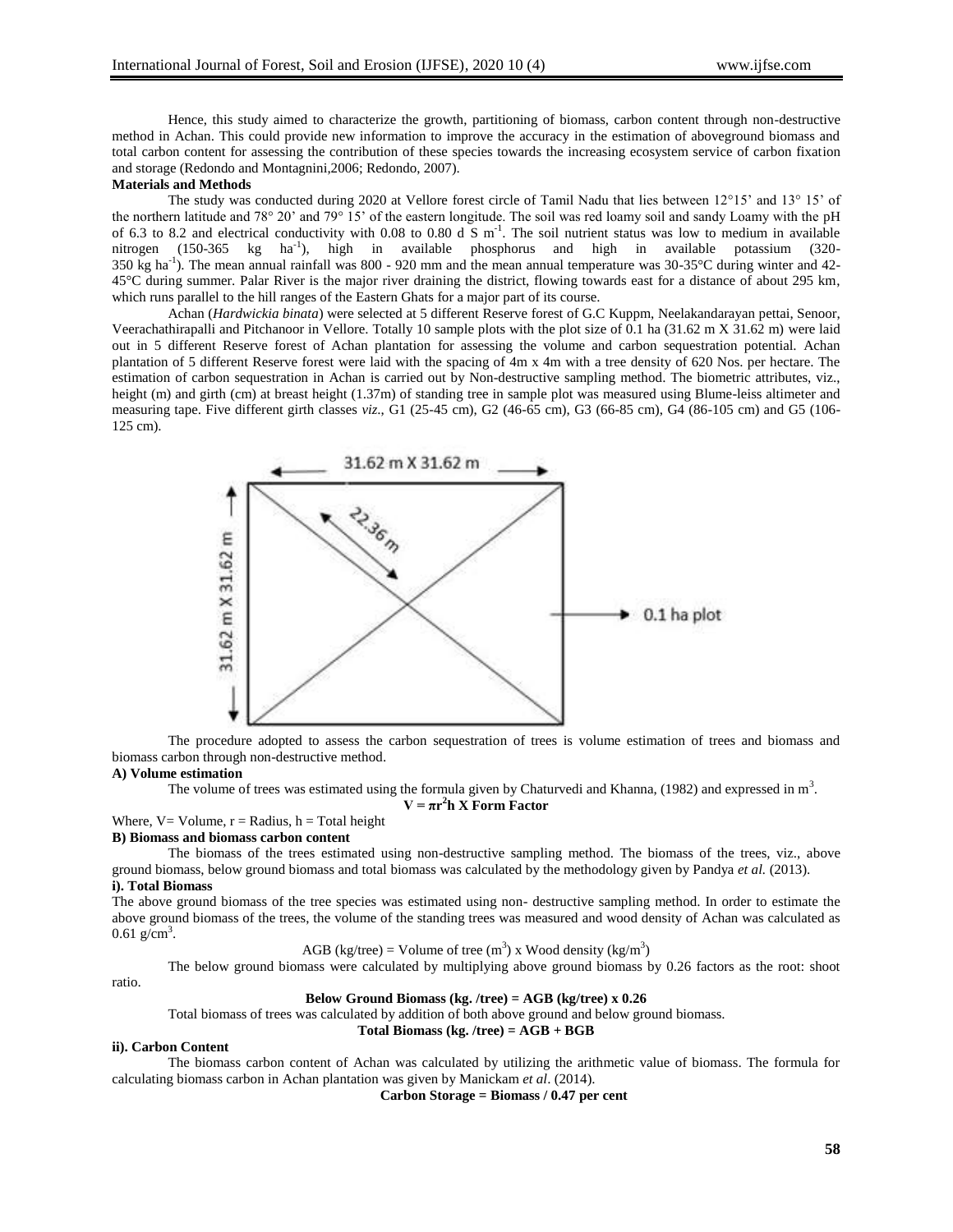The experimental data were subjected to statistical analysis for the possible relationship between the different parameters and analysis of variance employing randomized block design as described by Panse and Sukhatme (1985). The data were analyzed using AGRES software developed by Tamil Nadu Agricultural University (TNAU) Coimbatore. The data on every parameter were analyzed separately in single factor analysis, using AGRES software. Then the values of critical difference (CD) at 0.05 and standard error deviation (SEd) were given in the respective tables.

#### **Results and Discussion**

Carbon sequestration is a natural method for the removal of carbon from the atmosphere by storing it in the biosphere (Chavan and Rasal 2010). A carbon sink absorbs  $CO_2$  from the atmosphere and stores it as carbon. Trees serve as a sink for  $CO2$ by fixing carbon during photosynthesis and storing excess carbon as biomass. As more photosynthesis occurs, more  $CO<sub>2</sub>$  is converted into biomass by reducing carbon in the atmosphere and sequestering it in plant tissues as above and below ground (IPCC 2003, Gorte 2009) by resulting in the growth of different parts (Chavan and Rasal 2010).

| Sl. No.        | <b>Reserve Forest</b>          | Height<br>(m) | Girth<br>(cm) | <b>Volume</b><br>(m <sup>3</sup> ) | Average<br><b>Biomass</b><br>$(kg. tree-1)$ | Average<br><b>Biomass</b><br><b>Carbon</b><br>$(kg, tree-1)$ |
|----------------|--------------------------------|---------------|---------------|------------------------------------|---------------------------------------------|--------------------------------------------------------------|
| 1              | G.C Kuppm R.F.                 | 9.77          | 75.49         | 0.44                               | 340.86                                      | 160.20                                                       |
| $\overline{2}$ | Neelakandarayan<br>pettai R.F. | 10.15         | 77.25         | 0.48                               | 370.61                                      | 174.19                                                       |
| 3              | Senoor R.F.                    | 10.54         | 76.94         | 0.50                               | 381.64                                      | 179.37                                                       |
| $\overline{4}$ | Veerachathirapalli<br>R.F      | 7.90          | 50.20         | 0.16                               | 121.79                                      | 57.24                                                        |
| 5              | Pitchanoor R.F                 | 10.67         | 70.57         | 0.42                               | 325.34                                      | 152.91                                                       |
| SE(d)          |                                | 0.29          | 1.06          | 0.03                               | 2.01                                        | 1.27                                                         |
|                | CD(0.05%)                      | 0.58          | 2.12          | 0.06                               | 4.02                                        | 2.54                                                         |

| Table 1. Biometric attributes and biomass carbon content of Achan ( <i>Hardwickia binata</i> ) in Vellore Reserve forest |  |  |  |  |  |
|--------------------------------------------------------------------------------------------------------------------------|--|--|--|--|--|
|                                                                                                                          |  |  |  |  |  |

A scientific estimation of carbon sequestration potential in Achan at different R.F. were analyzed at Vellore, Tamil Nadu was taking up biometric attributes namely height and diameter at breast height (DBH) measurements followed by estimation of volume. Among the 5 R.F. the maximum height of 10.67 m was recorded in Pitchanoor R.F. followed by Senoor R.F. with 10.54 m. and the minimum was observed in Veerachathirapalli R.F of 7.90 m. Grith of 77.25 cm was observed maximum in Neelakandarayan pettai R.F. followed by Senoor R.F. with 76.94 cm. and the minimum of 50.20 m was recorded in Veerachathirapalli R.F. Volume of 0.50 m<sup>3</sup> was recorded in Senoor R.F. and followed by Neelakandarayan pettai R.F. with 0.48 m<sup>3</sup> and 0.16 m<sup>3</sup> of minimum volume were observed in Veerachathirapalli R.F. The result of Ilyas (2013) reported that *Acacia mangium* with mean height of 5.0 m in 3 years and 6.0 m in 5 years were registered at Indonesia. The good growth rate of *Dalbergia sissoo* under red sandy clay soil indicated its suitability to higher temperature environment with height of 5m in three years at Sivagangai district of Tamil Nadu (Hari Prasath *et al.,* 2016).

#### **Biomass in Achan plantation (Per tree and hectare)**

In the study, carbon sequestration was estimated in 5 Different R.F. with the total biomass (Including above ground and below ground biomass) and biomass carbon in Vellore of Tamil Nadu. The biomass and biomass carbon was calculated per tree as well as tonnes per hectare. Among the 5 Different R.F., the maximum biomass was recorded in Senoor R.F. with the value of 381.64 kg. /tree and 236.60 tonnes/hectare. The second maximum biomass (370.61 kg. /tree and 229.78 tonnes/hectare) was exhibited in Neelakandarayan pettai R.F. and the minimum amount of biomass was recorded in Veerachathirapalli R.F with the value of 121.79 kg. /tree and 75.51 tonnes/hectare. It is also interesting to note that, the Achan is a medium density wood with the maximum amount of carbon storage as the dead materials, which eventually help in sequestering maximum carbon di-oxide from the atmosphere.

On supporting the present study, Hari Prasath *et al.* (2016) reported that the biomass carbon (Above ground and below ground biomass) was increase with the increase in age of the plantation, this was due to the growth increment of the plantation at Southern part of Tamil Nadu, India. He also reported that in red sandy clay soil the tree species namely *Dalbergia sissoo* and Bamboo has shown increase in biomass of tree, when compared with the *Gmelina arborea* and Teak in three years at Sivagangai district of Tamil Nadu. The highest biomass of 13.52 m ha<sup>-1</sup> at the age of 5 years was reported in *Dalbergia sissoo* (Goel and Singh, 2008), *Tectona grandis* (Dhruw *et al*., 2009) in Uttar Pradesh in India.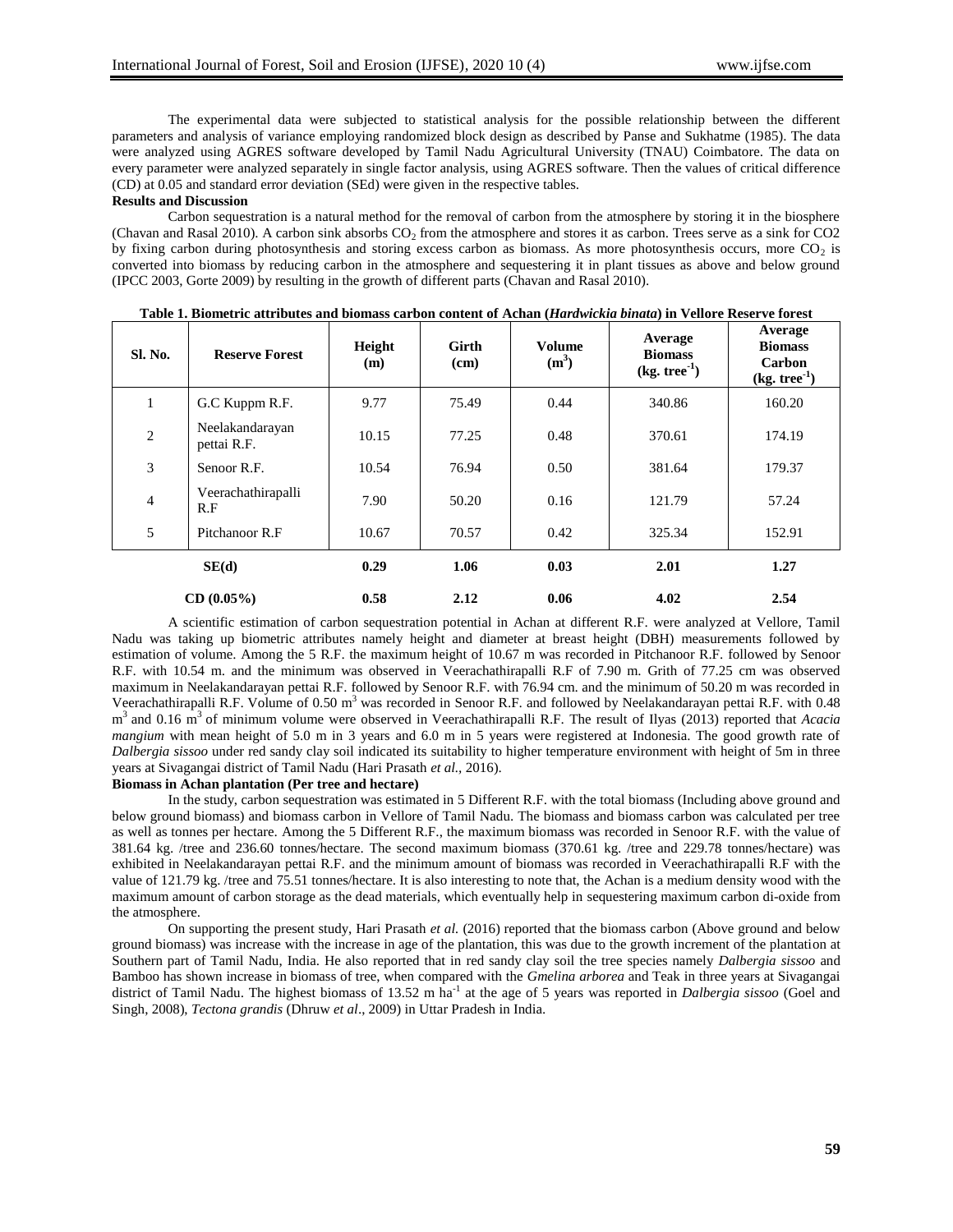| Sl.No.              | <b>Reserve Forest</b>       | <b>Total</b><br><b>Volume</b><br>$(m^3)$ | <b>Total Biomass</b><br>$(tonnes ha-1)$ | <b>Total Biomass</b><br>Carbon<br>$(tonnes ha-1)$ |
|---------------------|-----------------------------|------------------------------------------|-----------------------------------------|---------------------------------------------------|
| 1                   | G.C Kuppm R.F.              | 274.96                                   | 211.33                                  | 99.33                                             |
| $\overline{2}$      | Neelakandarayan pettai R.F. | 298.96                                   | 229.78                                  | 107.99                                            |
| 3                   | Senoor R.F.                 | 307.85                                   | 236.62                                  | 111.21                                            |
| $\overline{4}$      | Veerachathirapalli R.F      | 98.24                                    | 75.51                                   | 35.49                                             |
| 5<br>Pitchanoor R.F |                             | 262.44                                   | 201.71                                  | 94.80                                             |
| SE(d)<br>CD(0.05%)  |                             | 2.36                                     | 3.17                                    | 1.65                                              |
|                     |                             | 4.72                                     | 6.34                                    | 3.3                                               |

| Table 2. Biomass and biomass carbon content (tonnes ha <sup>-1</sup> ) of Achan ( <i>Hardwickia binata</i> ) in Vellore Reserve forest |  |  |  |  |
|----------------------------------------------------------------------------------------------------------------------------------------|--|--|--|--|
|----------------------------------------------------------------------------------------------------------------------------------------|--|--|--|--|

## **Biomass carbon in Achan plantation (per tree and hectare)**

Resource allocation of the biomass and biomass carbon is of fundamental importance in understanding the adaptive strategies of trees to different physiological condition. In trees, leaves are considered to be primary portion for the basic physiological activities (Photosynthesis, transpiration and stomatal conductance) that help in storing of maximum carbon materials as dead component in the wood. The leaf shape, leaf size is contributing an important phenomenon in trees productivity and carbon accumulation (Hari Prasath *et al*., 2016).

Biomass carbon was recorded highest in Senoor R.F. with the value of 381.64 kg. /tree and 236.62 tonnes/hectare followed by Neelakandarayan pettai R.F. with the biomass carbon content of 370.61 kg/tree and 229.78 tonnes/hectare and lowest biomass carbon (121.79 kg/tree and 75.51 tonnes/hectare) was exhibited in Veerachathirapalli R.F. The highest biomass in tree component was contributed by stem as it attributed towards growth due to accumulation of photosynthesis effect and that leads to storage of sugar molecules into wood components by hardening tissue by ageing of trees. Likewise, the tree branches support the tree crown by extending its robust branches with foliage, which gives shape of tree by accumulating more biomass food storage into branches. Root systems of plants are the interface between plant and soil and thus gain central importance for the long-term, sustainable functioning of forestry/agroforestry systems (Chauhan, 2009).





Similarly, the above ground parameters, canopy structure, leaf phenology, stem straightness, etc. of trees also improve soil characteristics, increase productivity and modify micro-climate. The root spread in the below ground leads to a replicate of the crown and stem size in the tree. The roots are important in providing water and minerals and also providing physical support for the tree by storing the root biomass in highest proportion with highest contribution of carbon content than leaves and branches Dhruw *et al.* (2009).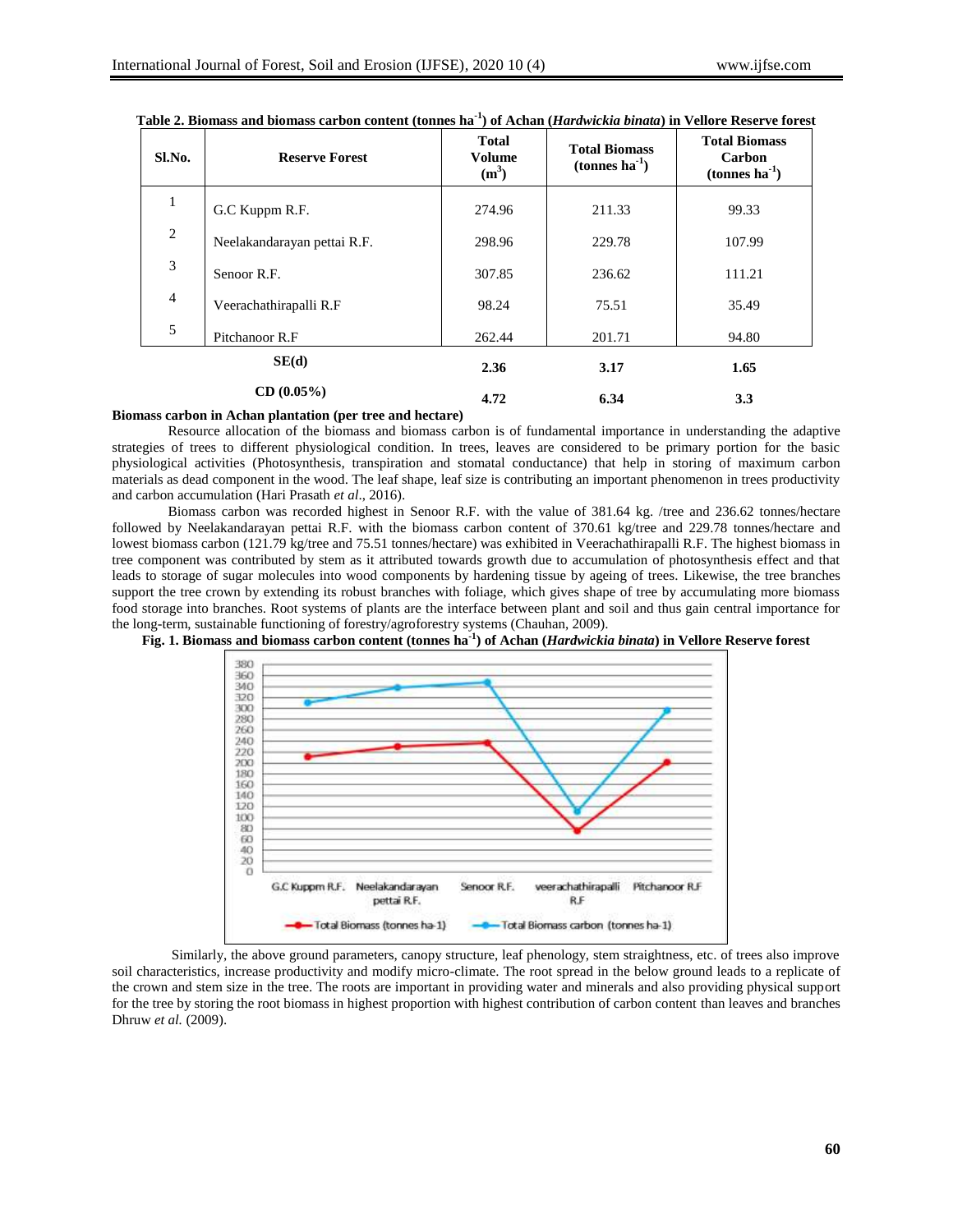| Sl.No. | <b>Girth class</b><br>(cm) | Height<br>(m) | Volume $(m^3)$ | Total biomass (kg.<br>$tree^{-1}$ | <b>Carbon content</b><br>$(kg. tree-1)$ | Co2<br>$(kg. tree-1)$ |
|--------|----------------------------|---------------|----------------|-----------------------------------|-----------------------------------------|-----------------------|
| 1.     | $25 - 45$ cm               | 4.95          | 0.06           | 47.36                             | 22.26                                   | 81.69                 |
| 2.     | $46 - 65$ cm               | 9.74          | 0.27           | 205.06                            | 96.38                                   | 353.71                |
| 3.     | 66-85 cm                   | 10.67         | 0.48           | 371.29                            | 174.50                                  | 640.43                |
| 4.     | 86-105 cm                  | 12.47         | 0.86           | 657.95                            | 309.24                                  | 1134.89               |
| 5.     | $106 - 125$ cm             | 11.20         | 1.20           | 923.38                            | 433.99                                  | 1592.73               |

#### **Table 3. Girth class wise comparison of growth and carbon sequestration of Achan (***Hardwickia binata***) in Vellore Reserve forest**

## **Table 4. Estimation of biomass and carbon sequestration of Achan (***Hardwickia binata***) at different plantation sites in Vellore Reserve forest**

| <b>Plantation Sites</b>        | <b>Girth class</b><br>(cm) | Height<br>(m) | Volume $(m^3)$ | <b>Total</b><br>biomass (kg.<br>$tree^{-1}$ ) | Carbon<br>content<br>$(kg. tree-1)$ | Co <sub>2</sub><br>$(kg. tree-1)$ |
|--------------------------------|----------------------------|---------------|----------------|-----------------------------------------------|-------------------------------------|-----------------------------------|
|                                | 25-45 cm                   | 6.64          | 0.09           | 69.79                                         | 32.80                               | 120.38                            |
|                                | 46-65 cm                   | 8.08          | 0.20           | 157.26                                        | 73.91                               | 271.25                            |
| GK Kuppam R.F.                 | 66-85 cm                   | $10.18*$      | 0.46           | 356.86                                        | 167.73                              | 615.55                            |
|                                | 86-105 cm                  | $11.61*$      | $0.81*$        | 620.62*                                       | 291.69*                             | 1070.51*                          |
|                                | 106 - 125 cm               | $12.36*$      | $1.20*$        | 923.05*                                       | 433.83*                             | 1592.16*                          |
|                                | 25-45 cm                   | 5.64          | 0.07           | 51.18                                         | 24.06                               | 88.29                             |
|                                | 46-65 cm                   | 8.13          | 0.22           | 166.04                                        | 78.04                               | 286.41                            |
| Neelakandarayan Pettai<br>R.F. | 66-85 cm                   | $10.24*$      | 0.45           | 345.98                                        | 162.61                              | 596.79                            |
|                                | 86-105 cm                  | 12.58*        | $0.89*$        | 684.29*                                       | 321.62*                             | 1180.34*                          |
|                                | 106 - 125 cm               | $14.17*$      | $1.66*$        | 1276.26*                                      | 599.84*                             | 2201.42*                          |
|                                | 25-45 cm                   | 6.40          | 0.10           | 75.82                                         | 35.64                               | 130.79                            |
|                                | 46-65 cm                   | 8.69          | 0.24           | 182.30                                        | 85.68                               | 314.45                            |
| Senoor R.F.                    | 66-85 cm                   | $10.67*$      | 0.48           | 371.40                                        | 174.56                              | 640.63                            |
|                                | 86-105 cm                  | 12.76*        | $0.90*$        | 695.17*                                       | 326.73*                             | 1199.09*                          |
|                                | 106 - 125 cm               | 14.17*        | $1.42*$        | 1093.95*                                      | 514.15*                             | 1886.95*                          |
|                                | 25-45 cm                   | 6.09          | 0.05           | 40.00                                         | 18.80                               | 68.99                             |
|                                | 46-65 cm                   | 9.78          | 0.26           | 200.93                                        | 94.44                               | 346.58                            |
| Veerachathirapalli R.F.        | 66-85 cm                   | 11.24*        | 0.47           | 364.59                                        | 171.36                              | 628.88                            |
|                                | 86-105 cm                  | 12.38*        | $0.75*$        | 579.79*                                       | 272.50*                             | 1000.08*                          |
|                                | 106 - 125 cm               | 0.00          | 0.00           | 0.00                                          | 0.00                                | 0.00                              |
|                                | 25-45 cm                   | 0.00          | 0.00           | 0.00                                          | 0.00                                | 0.00                              |
|                                | 46-65 cm                   | 14.00*        | 0.41           | 318.79                                        | 149.83                              | 549.87                            |
| Pitchanoor R.F.                | 66-85 cm                   | $11.02*$      | 0.54           | 417.59                                        | 196.27                              | 720.30                            |
|                                | 86-105 cm                  | 13.05*        | $0.92*$        | 709.87*                                       | 333.64*                             | 1224.46*                          |
|                                | 106 - 125 cm               | 15.30*        | $1.72*$        | 1323.63*                                      | 622.11*                             | 2283.13*                          |
| Mean                           | 9.81                       | 0.57          | 441.01         | 207.27                                        | 760.69                              |                                   |
| <b>SED</b>                     | 0.17                       | 0.02          | 13.06          | 8.09                                          | 59.54                               |                                   |
| CD(5%)                         | 0.34                       | 0.04          | 26.12          | 16.18                                         | 119.08                              |                                   |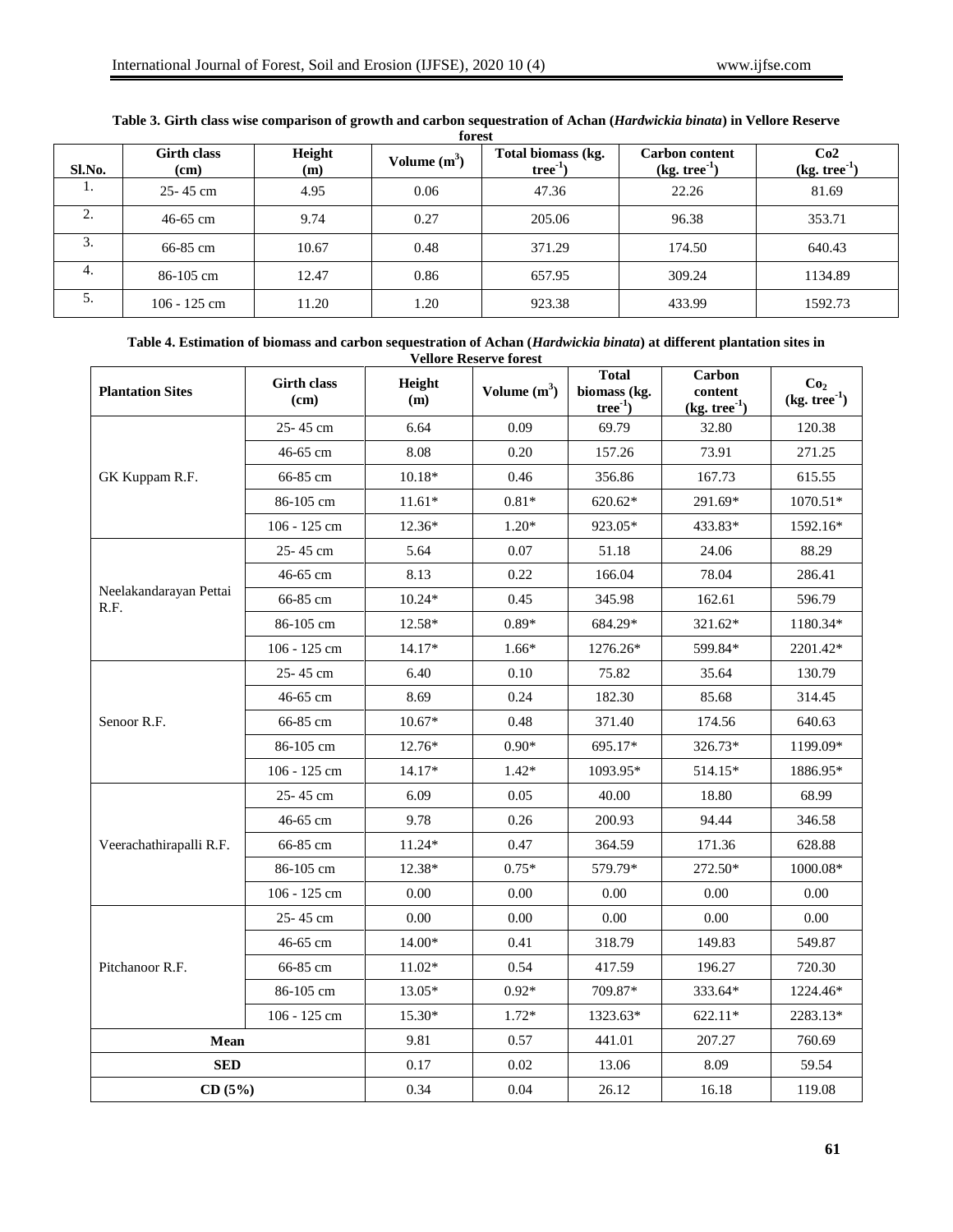Significant variation among 5 girth classes studied for tree height, volume, total biomass, carbon content and CO2 sequestration in *Hardwickia binata* (Table 3). The tree height was ranged from 4.95 m (G1) to 12.47 m (G4). Girth class G5 recorded maximum volume (1.20 m3) followed by G4 (0.86 m3) and G3 (0.48 m3). Total biomass shows significant variation among the different girth classes and it ranged from 47.36 kg to 923.38 kg in lower to higher girth classes. Total carbon sequestration potential per tree was ranged between  $22.26 \text{ kg}$  (G1) and  $433.99 \text{ kg}$  (G5). Similar to CO 2 sequestration were ranged from 81.69 kg (G1) to 1592.73 kg (G5) followed by G4 (1134.89 kg) and G3 (640.43 kg).

Among the different plantation sites Pitchanoor RF recorded maximum carbon content and CO2 sequestration in all girth classes (maximum in G5 girth class 622.11 kg and 2283.13 kg) followed by Neelakandarayan Pettai RF (599.84 kg and 2201.42 kg) and Senoor RF (514.15 kg and 1886.95 kg). Some of the girth classes were not found different plantation sites are G5 at Veerachathirapalli RF and G1 at Pitchanoor RF (Table 4).

To study the carbon potential of trees at different age classes in biomass accumulation and carbon sequestration among the tropical forest, especially, fast growing species. The carbon pool for Indian forest are estimated to be 7,044 million tones (SFR 2015). Recent report suggested that the increase in the carbon stock is in line with the INDC targets. The INDC target for forestry sector envisages creation of additional carbon sink of 2.5 to 3.0 billion tonnes of CO2 (Luna *et al*., 2016). In India carbon storage potential of eucalyptus plantations were estimated at different age group, carbon content was found to be 38.18 to 42.66 and 115.88 to 129.04 t/ha, respectively one and four year plantation.



**Fig. 2 Carbon di-oxide sequestration in different girth classes at Vellore Reserve forest, Tamil Nadu**

#### **Conclusion**

*Achan (Hardwickia binata)* is widely adapted to species for arid and semi-arid conditions of all over India with the low value utility. Due to this species grows abundantly which leads sequester of more carbon from the atmosphere. This species is with medium density with the capacity of storing maximum amount of carbon in wood, which help in sequestering maximum carbon di-oxide from the atmosphere. On concluding the study, Achan is a commercial unexploited species and also have a potential tree species in environmental protection through carbon storage from atmosphere.

## **References**

Chaturvedi A N and L S Khanna., (1982). "Forest Mensuration and Biometry, Measurement of Volume of Trees", 364p.

Chauhan, K.S., Gupta, Naveen, Ritu, Yadav, Sudhir and Chauhan, Rajni (2009). Biomass and carbon allocation in different parts of agroforestry tree species. Indian Forest., 135 (5): 981-993.

Chavan, B. L. and G. B. Rasal., (2010), "Sequestered standing carbon stock in selective tree species grown in University campus at Aurangabad, Maharashtra, India," International Journal of Engineering Science and Technology, vol. 2, pp. 3003-3007.